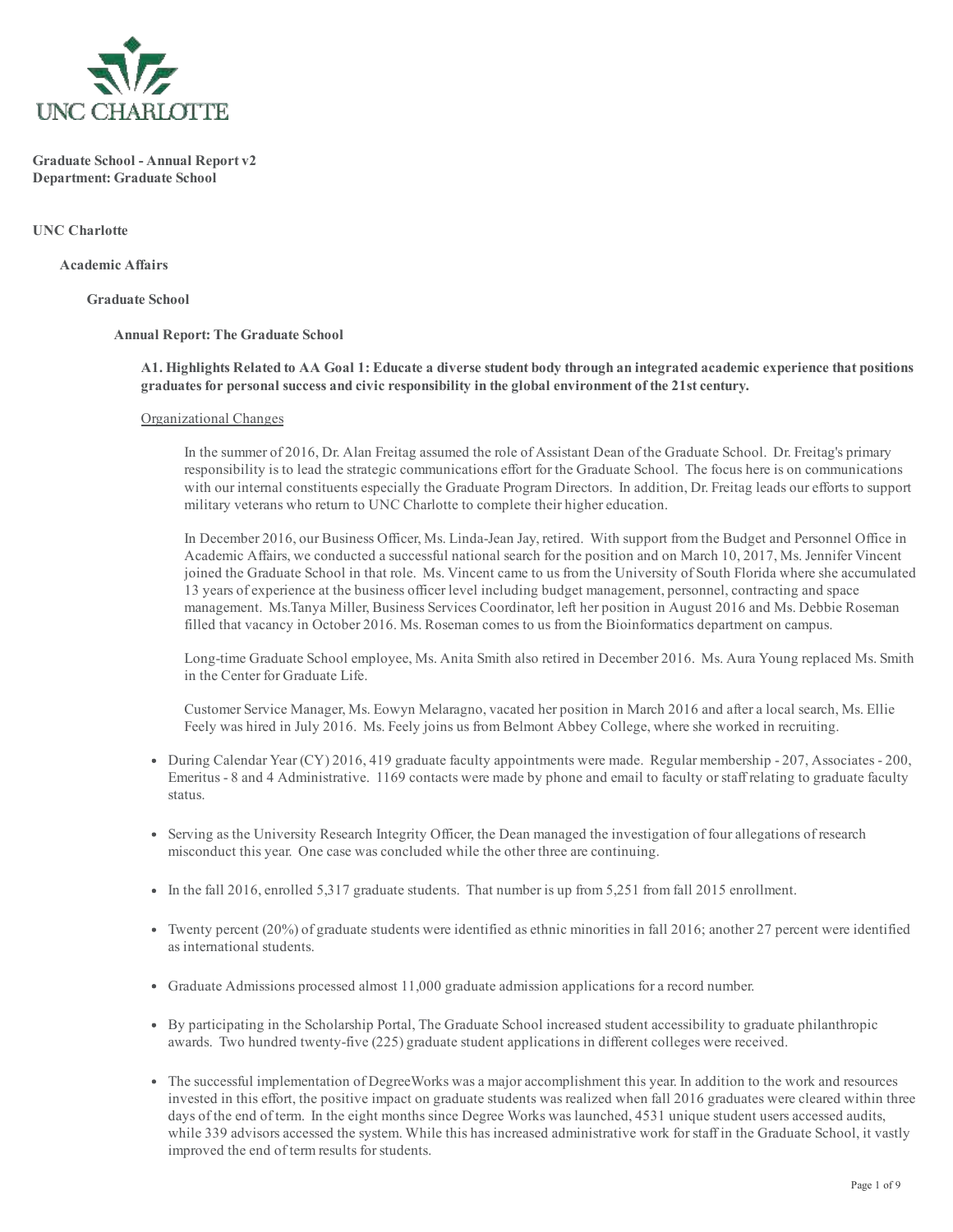

- The overall number of students graduating increased slightly (5%) for a total of 1974. (125 Doctoral degrees, 140 Master's thesis, 1358 Master's non-thesis and 351 Graduate Certificates)
- The Center for Graduate Life (CGL) successfully served more than 7000 graduate students through a program, class, service or activity. Seven hundred twenty-two (722) graduate students participated in a professional development event or workshop offered through the Center for Graduate Life.
- Teacher Assistant (TA) training transitioned to a hybrid model, with much of the teaching content offered on-line to better serve the needs of graduate students with competing demands at the start of the academic year. Approximately 194 TAs went through training in 2016.
- The Graduate School Advisory Board's Corporate Skills Committee promoted the creation of a Graduate Certificate in corporate and professional skills by identifying professional skills gaps in the workplace.
- The Graduate Admissions' website moved to a different website with significant increases in site visits by unique visitors. Experienced record numbers of new visitors to the website: August 2016: 124,409; September 2016: 127,871; October 2016: 134,445; November 2016: 189,455; and December 2016: 218,670.
- The Graduate School supported a record number ofstudents with tuition and/or health insurance awards using both merit and need-based aid. 3,147 awards were credited to students' accounts in spring, summer and fall 2016, with 1,551 students funded.
- Managed a 5% increase in accepted Graduate Assistantship contracts: 3,600 in 2016, 3,426 in 2015, 3,081 in 2014. Of those, 1,622 were TAs, 1,790 were RAs (Research Assistants), including 796 grant-funded RAs, and 188 were AAs (Administrative Assistants).
- Developed eGEM, (electronic Graduate Enrollment Management), an online system that renders historic key data metrics by program and accepts annual enrollment and graduation projections for a three-year period. The system also includes functionality for each graduate program to complete and manage a Graduate Enrollment Plan to monitor progress for GEM (Graduate Enrollment Management) strategic goals and projections.
- The Graduate School senior staff reviewed projections and plans in eGEM throughout November and December and made strategic decisions to provide funding support to six master's programs in College of Liberal Arts and Sciences and a handful of programs in Cato College of Education.
- Working toward a target enrollment of 6,303 graduate students by 201920, over 90% of graduate programs established enrollment and graduation projections in eGEM, and over 71% of the programs developed enrollment management plans with clear goals/objectives and associated strategies to achieve and evaluate those goals.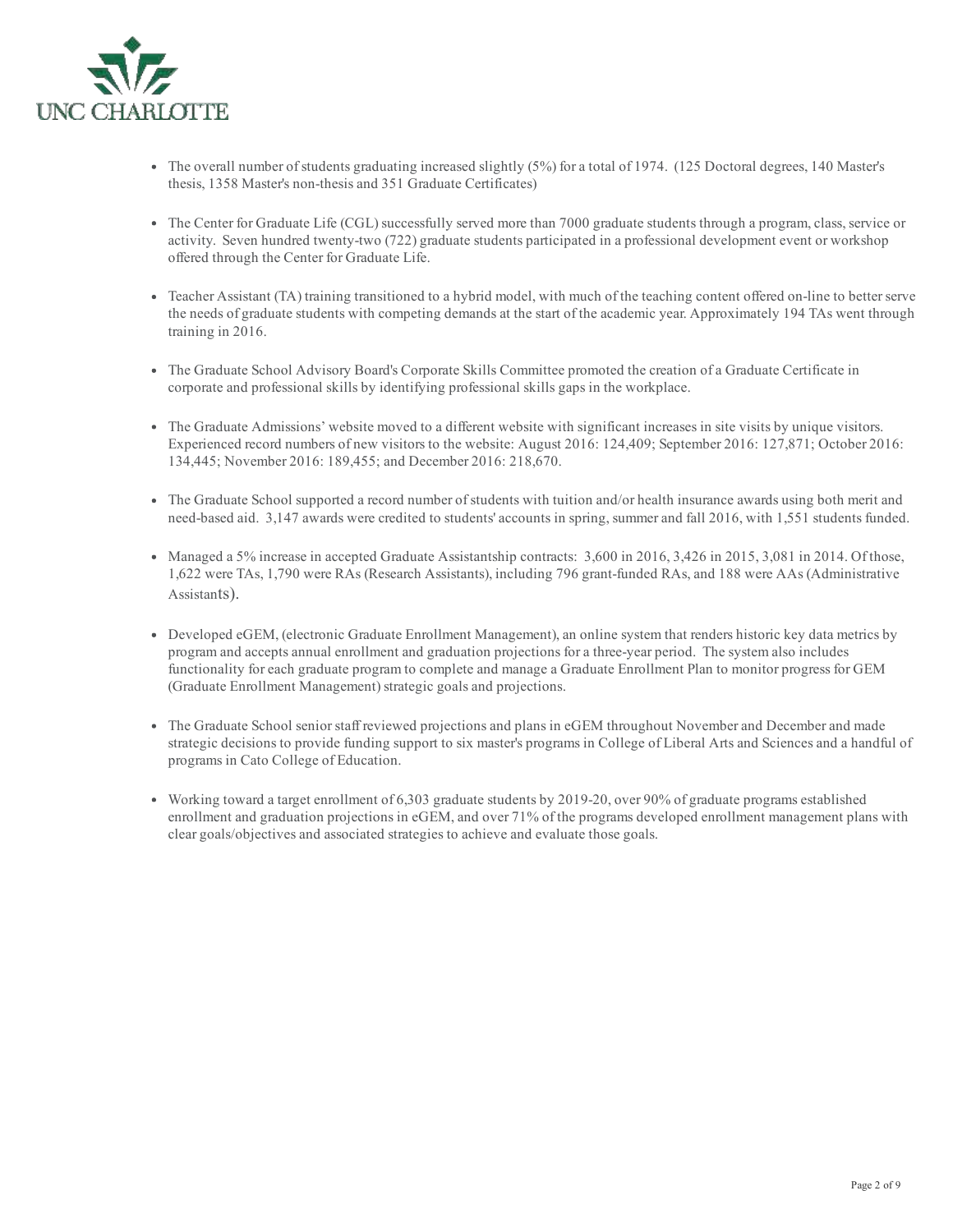

| College                 | <b>Projections Completed</b> | % Submitted | <b>Plans Submitted</b> | % Submitted<br>36% |  |
|-------------------------|------------------------------|-------------|------------------------|--------------------|--|
| <b>Business</b>         | 11/11                        | 100%        |                        |                    |  |
| Arts + Architecture     | 2/3                          | 67%         |                        | 33%                |  |
| Computing & Informatics | 11/11                        | 100%        | 40                     | 36%                |  |
| Education               | 29/29                        | 100%        | 22                     | 76%                |  |
| Engineering             | 13/16                        | 81%         |                        | 31%                |  |
| Graduate School         | 4/4                          | 100%        |                        |                    |  |
| Health & Human Services | 16/17                        | 94%         |                        | 52%                |  |
| Liberal Arts & Sciences | 34/42                        | 81%         | 22                     | 52%                |  |

Graduate Student funding increased in 2016:

|                                                                                                           | Spring 2016                         |                   | <b>Fall 2016</b>                     |                              |
|-----------------------------------------------------------------------------------------------------------|-------------------------------------|-------------------|--------------------------------------|------------------------------|
| Award                                                                                                     | <b>Number of Students Total</b>     | <b>Spend</b>      | Number of<br><b>Students</b>         | <b>Total</b><br><b>Spend</b> |
| GASP                                                                                                      | 552                                 | \$3,059,577 577   |                                      | \$3,288,138                  |
|                                                                                                           | 336 nonresidents,<br>216 residents) |                   | (348 nonresidents,<br>229 residents) |                              |
| Health Insurance                                                                                          | 472                                 | \$407,572         | 491                                  | \$545,501                    |
| Master's Awards                                                                                           | 509                                 | \$961,967         | 370                                  | \$729,073                    |
| Philanthropic Award Assistance                                                                            | 11                                  | \$67,500          | 11                                   | \$64,359                     |
| Fellowship/Scholarship Award Assistance (NSF, Fulbright, Grad<br>Life, Yellow Ribbon, Campus Scholarship) | 16                                  | \$96,928          | 15                                   | \$82,272                     |
| TOTAL AWARDS (fall/spring)                                                                                | 1,560                               | \$4,593,511 1,464 |                                      | \$4,709,343                  |
| <b>TOTAL AWARD RECIPIENTS</b>                                                                             | 1,088                               |                   | 973                                  |                              |
|                                                                                                           |                                     |                   |                                      |                              |

The total number of doctoral students supported on GASP continues to increase, as does the money requirement to support the continuing financial commitment. Without additional monies to support new GASP students, there is no longer a funding stream available to cover the costs associated with funding increasing numbers of GASP students. To date, every eligible full time enrolled doctoral student has been awarded tuition support. As shown below, as the number of new students increases each year, so does the cost of tuition and health insurance, thus, there will be less funding available for continuing students, particularly in masters programs.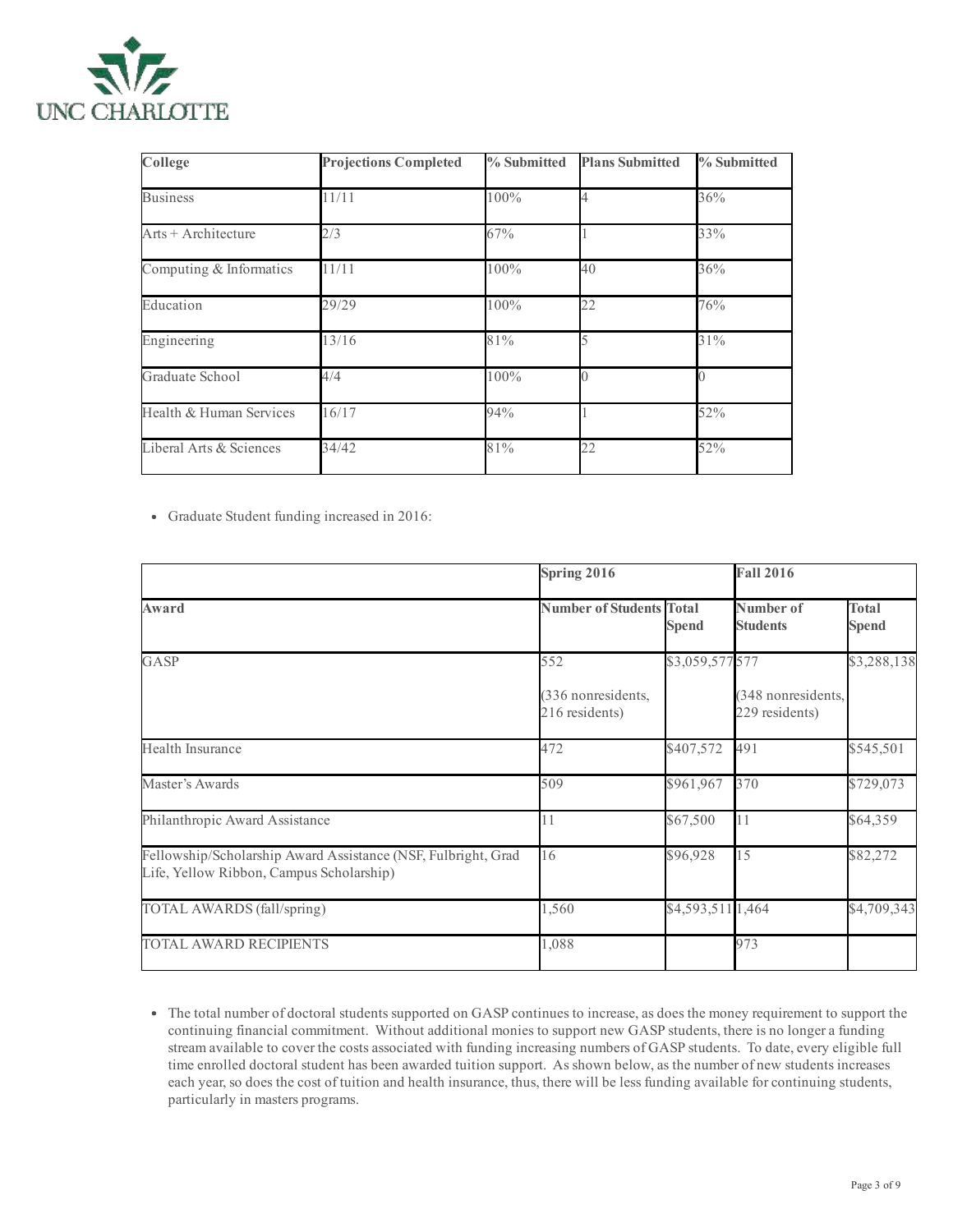



# **Costs of New Student Cohorts**

• The number of students who received financial support from the Graduate School decreased in fall 2016 due to the monetary support required to fund new and continuing GASP students. Without an infusion of additional monies to support master's students, funds will continue to be redirected to doctoral students and financial offers to master's students will be unavailable. As an example, 509 master's awards were made in spring 2016 compared to 370 in fall 2016.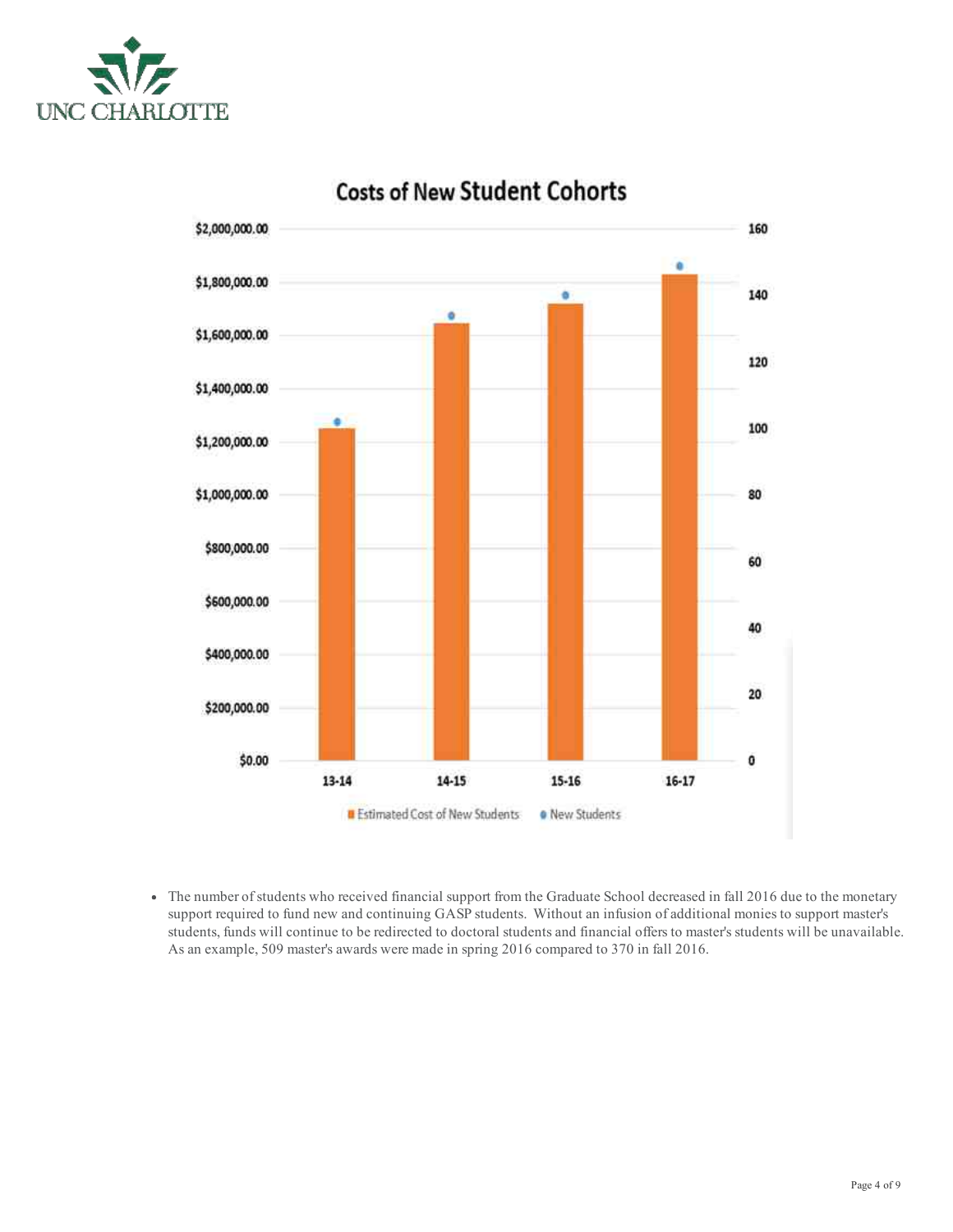



# The Cumulative Effect of Adding Increasing Numbers of

- As the chart below shows, the number/percent of grant-funded assistantships for doctoral students has decreased since 2011-12 even as the total number of doctoral students on assistantships has increased. Obviously, this is a concern and competitive grant applications must include stipend support for RAs.
- Interestingly, as grant-funded assistantships have declined for doctoral students, grant-funded assistantships for master's students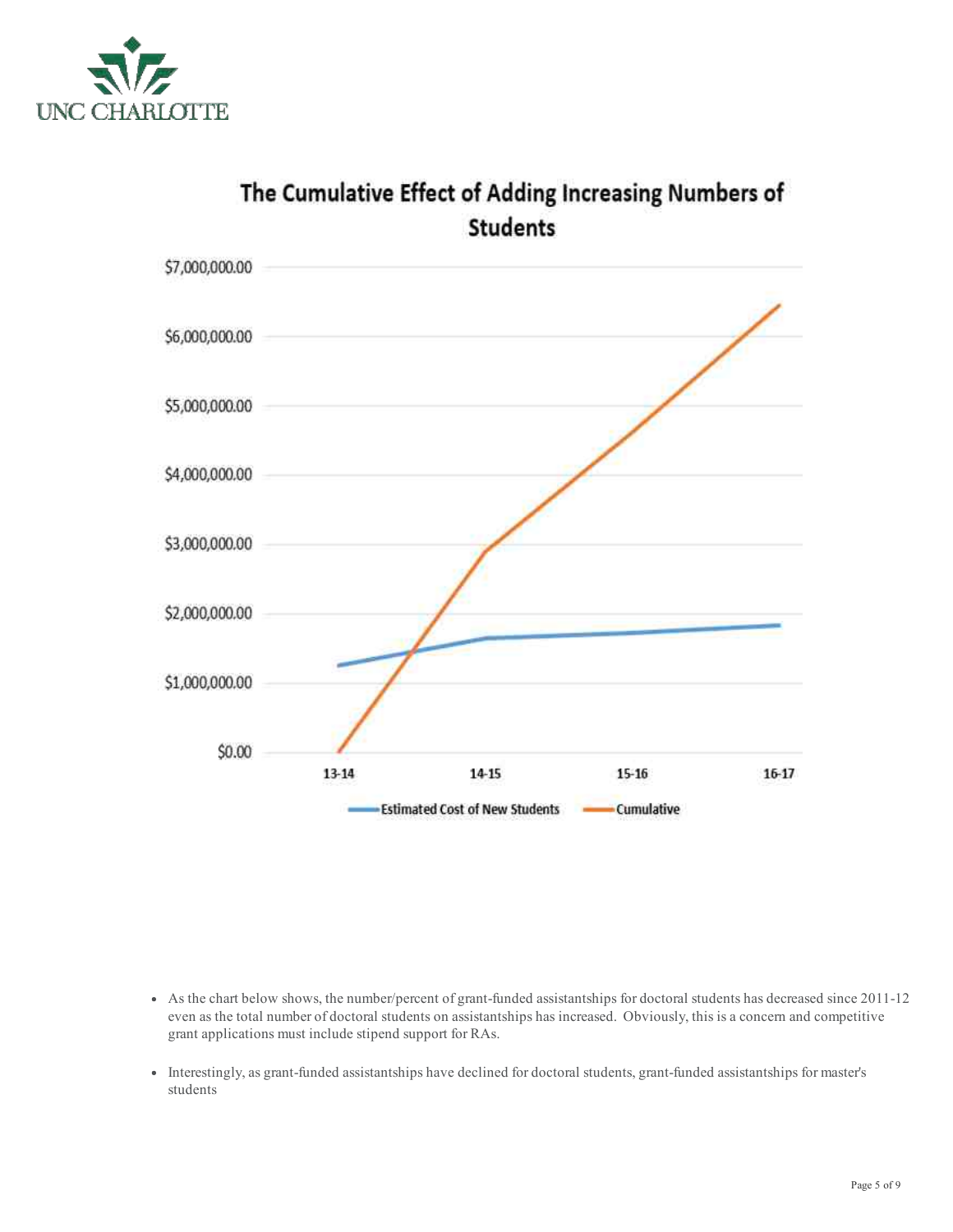



# As Total Doctoral GA's Have Increased, Grant-Funded GA's **Have Decreased**

Other funding highlights include:

- Enrolled five NSF Graduate Research Fellows in 2016 along with fourteen GAANN students. The Graduate School does provide topping-off awards to ensure students who have completed the GRFP but not yet graduated, have funding available to complete the degree. Also, as a cost-share condition for the NSF grant, the Graduate School provides full level of funding to support one GRFP (the total GS commitment for 2016-17 was \$83,826).
- UNC Charlotte ranks #4 in North Carolina for the total number of NSF Graduate Research Fellowship awards.
- In 2016, 22 students received fellowship/scholarship assistance through the Graduate School's philanthropic awards; the awards totaled \$131,859.
- Thirty-one students received Graduate School assistance from other sources (Grad Life, Yellow Ribbon match, UNC Campus Scholarship) totaling \$166,098.
- To leverage student funding from the NSF, the graduate School has committed to providing up to ten NRT Fellowships over a five-year period, if two proposals are funded.

Managing funding awards continues to increase annually:

- Efficiently managed a 5% increase in accepted Graduate Assistantship contracts: 3,600 in 2016 3,426 in 2015 vs 3,081 in 2014: TA's = 1,622; RA's = 1,790, including 796 grant-funded RA's; AA's = 188.
- Managed 763 changes to contracts, with an average of one change for every 2.25 students on a contract.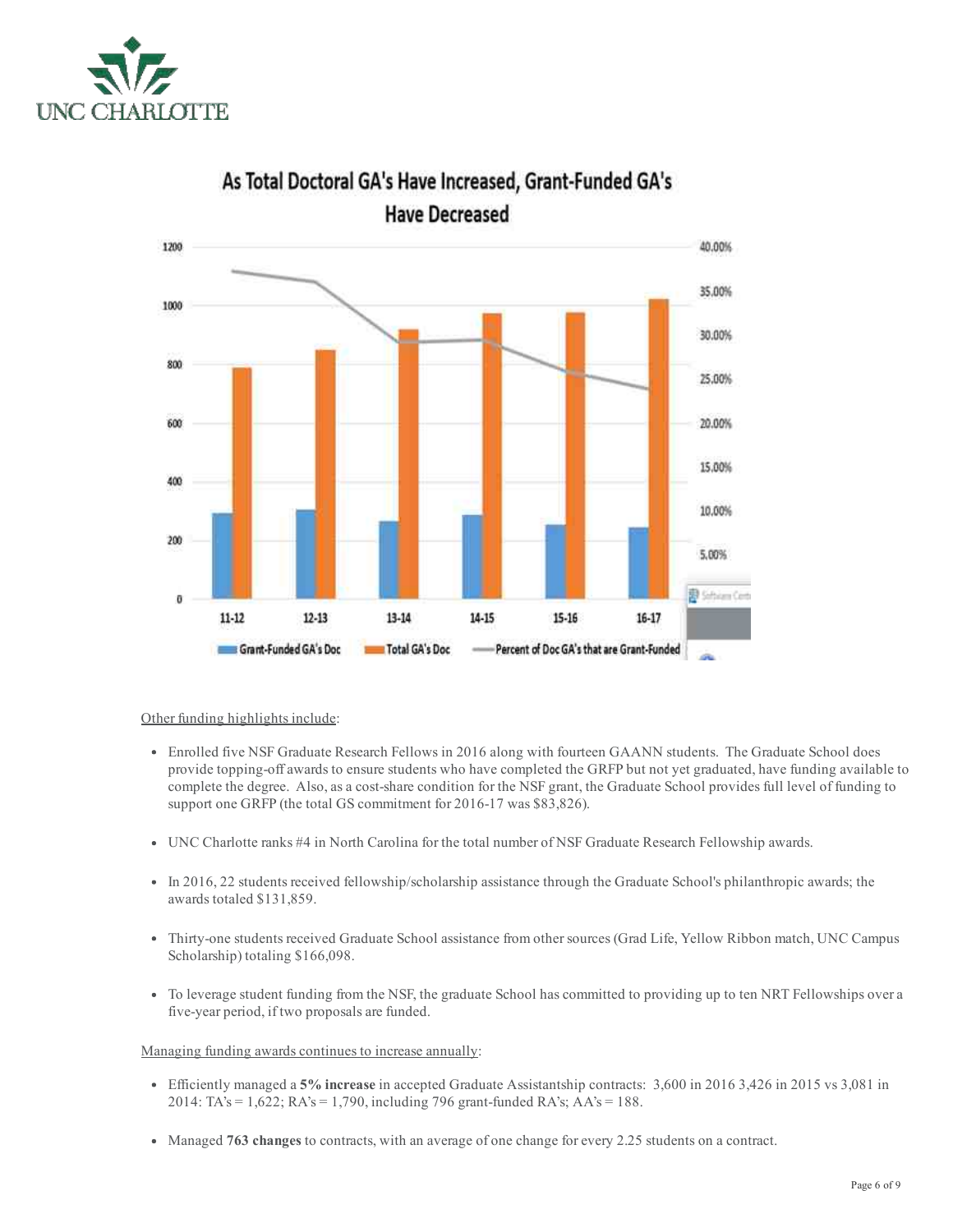

- Managed 182 workflows in eGA, creating 18 new workflows for system upgrades.
- Managed assistantship **contracts for 1,719 students**, with an average of two contracts per student.
- Managed 309 approvers in the eGA system.
- Managed 182 workflows in eGA, creating 18 new workflows for system upgrades.
- Initiated fund checking in eGA for grants and contracts funding availability.
- Made improvements on the SEA form.
- Created electronic supersedes and effectively made the assistantship process paperless.

Types of Accomplishments Discussed Above:: Student Success, New Student Support Programs, Other Accomplishments

A2. Highlights Related to AA Goal 2: To expand the frontiers of knowledge and leverage discovery for the public benefit though innovative programs thatspan the disciplines in research, creative activities, and graduate education.

- Enrollment in GRAD courses offered through the Center for Graduate Life (CGL) reached 153 for the 2016 calendar year.
- The Graduate Research Symposium, co-sponsored by the Graduate School, awarded more than \$3,500 in prize money to 20 presenters. One hundred thirty-three (133) abstracts were submitted.
- The addition of Dissertation Days, a dissertation support group and the on-going dissertation boot camps supported 92 doctoral students working on dissertations.
- Continued to support the Charlotte Research Scholars Summer program with administrative and programming support.
- Supported the Provost's Doctoral Teaching Fellow program with administrative support and training through the GRAD 8001 course.
- Both the Health Informatics (HI) and Data Science and Business Analytics (DSBA) programs continue to have strong demand and diverse cohorts. After a planned retrenchment, enrollment in the HI graduate programs has stabilized with 63 students enrolled fall 2016 semester. The DSBA program continues to experience exceptional demand with a fall 2016 enrollment of 110 students. To date, the HI program graduated 42 certificate and 55 master's students. The DSBA program graduated 18 certificate and 45 master's students. Both programs strive to meet the challenges for continued improvement of overall quality and diversity of applicants. For DSBA, the primary challenges include managing demand and maintaining diversity in the program. The DSBA program continues to see upwards of 90% referred from international students each cycle.
- The Data Science Initiative (DSI) provided grant seed funding for interdisciplinary and intercollege research projects. Fourteen proposals were submitted with participation from almost every college. The two winning teams were awarded \$20,000 each to fund research assistantships, summer salaries, or to purchase data.

### Types of Accomplishments Discussed Above:: Student Success

## A3. Highlights Related to AA Goal 3: To engage community partners in mutually beneficial programs that enhance the economic, civic, and cultural vitality of the region.

- The Graduate School welcomed 4, 177 visitors during the Calendar Year (CY) 2016. Graduate Admissions-related visits totaled 1,871 and Graduate Academics Services accounted for 2,306.
- Call volume stats for CY 2016 were 10,255 presented with 10,097 handled.
- Collaborating with the Office of Advancement, the Graduate Life Fellows (GLF) held a Crowdfunding event that raised \$2600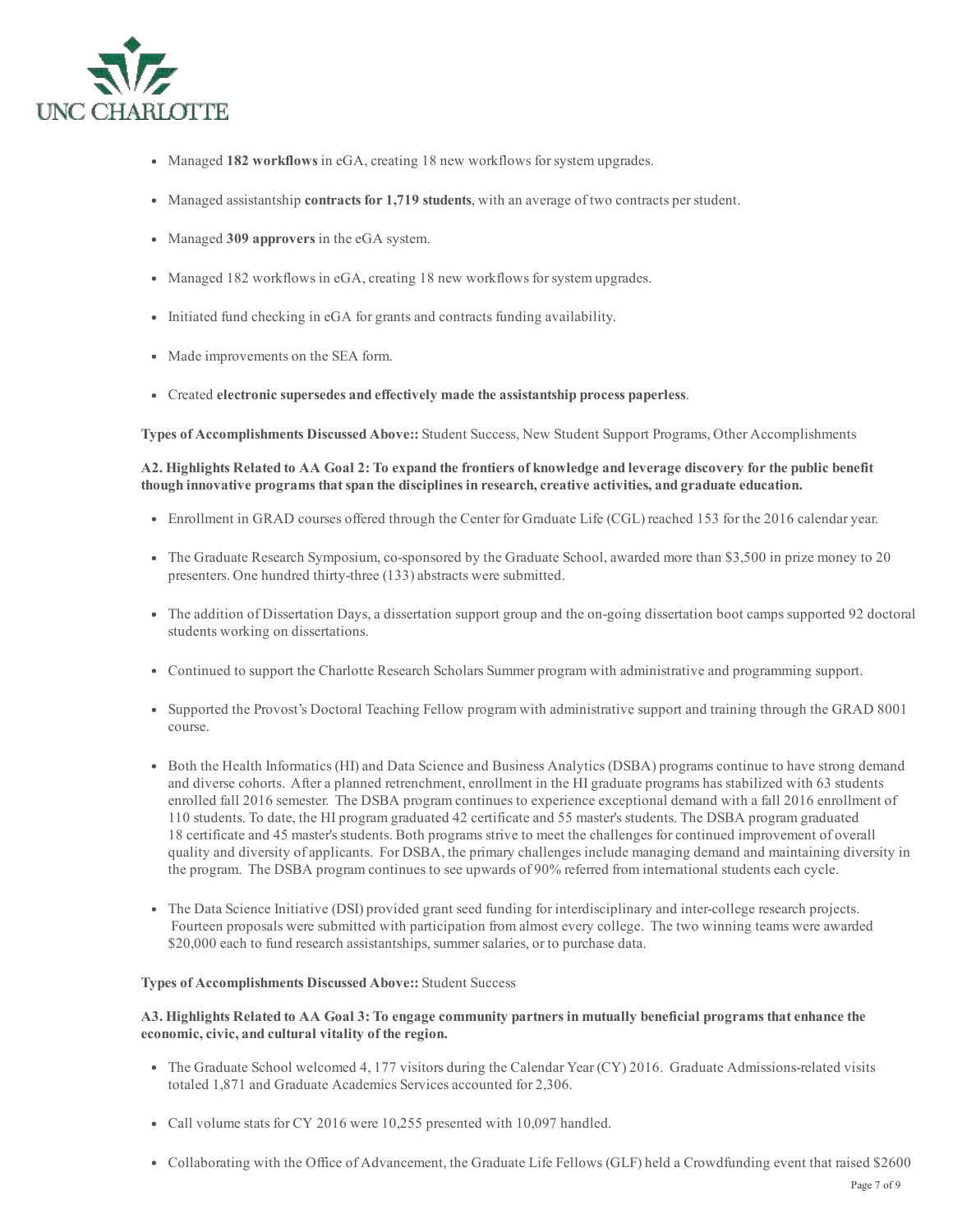

for school supplies for needy students in nearby CMS schools.

- The Center for Grad Life (CGL) promoted an executive leadership opportunity for students offered through OneTeam Leadership. Participating students received a scholarship from the Graduate School, which enabled them to participate.
- In collaboration with the College of Education, the Office of Distance Education, the Stanly County Schools, the Union County Schools, and the Rowan County Schools provided tuition support to enable the M.Ed. in Middle Grades and Secondary Education faculty to deliver the master's degree offsite. The strategic delivery and funding support model enabled teachers, who would have been critically challenged by traditional means, to pursue and earn their M.Ed.
- The Graduate Center continued its collaboration with UNC Charlotte's College of Education and Teach for America (TFA) to deliver an innovative program to serve their Teachers Corps. In 2016, for the second summer in a row, UNC Charlotte hosted 90 TFA Corps members on campus for the summer Induction Training. These are pre-service teachers preparing to go to work in CMS schools across the county. This is an opportunity to highlight the quality of UNC Charlotte academic programs and to recruit highly qualified Teach for America Corp members to our graduate programs.
- New relationships with industry partners were cultivated including Deloitte Consulting, Charlotte Chamber of Commerce, PMMC, Peak 10, and Bank of America. Ongoing partnerships have been strengthened through successful internship placement of DSBA & HIstudents with companies including Mission Health, Mariner Financial, TIAA, Cardinal Innovations, Deloitte, Premier, and Cone Health. In conjunction with the University Career Center, a new DSI Internship portal was developed to streamline the process by which employers submit proposals and recruit DSI interns. The new system will also facilitate better collection of data about placement sites.
- The DSI hosted the first annual Analytic Frontiers Conference on March 30, 2016 for 450+ senior executives, professional analysts, data scientists and business leaders.
- Collaborated with donors, business officers, advancement and staff to create new fellowship and award funds in the Graduate School to provide financial assistance to graduate students.
	- Craig R. Brown Fellowship Endowment
	- Faye Jacques Memorial Graduate Fellowship Endowment,
	- T. L. Reynolds Graduate Student Research Award,
	- William F. Kennedy Endowed Scholarship,
	- <sup>o</sup> Bharatkumar Joshi Memorial Scholarship in College of Engineering,
	- William and Pam Brandon Endowment in Public Health Policy in CHHS.
- The funding commitments from donors in 2016 increased by 36% and will be realized by graduate student recipients in the form of fellowships, scholarships and research awards during the 2017 academic year.
- The Graduate Strategic Communications group was formally initiated in 2016 to support the Graduate School and its business units. Areas ofsupport include updates to the format and web content of the Graduate School website, the development and marketing to promote graduate programs, and promotional products to support the rollout of DegreeWorks. The Group was also responsible for producing four recruitment spots for Graduate Admissions and various marketing materials such as the Graduate School Report, the Graduate Program Directors Newsletter and a singlepage infographic of the Graduate School's Strategic Plan.
- UNC Charlotte is a recognized leader in addressing the needs of militaryaffiliated students. The veteran community on our campus continues to grow and the University has instituted programs and services to aid them in their transition from the military to University life and on to successful and rewarding lives in the civilian sector. We are a partner with the NC Serves system of support that connects veterans with a network of service providers who can address issues such as housing, employment, education, healthcare and peersupport. NC Serves is part of a larger network called America Serves.
- The Assistant Director for Graduate Strategic Communications is also heavily involved with supporting graduate veteran students through the administration of the graduate veteran assistantships program and the attendance of various recruitment fairs targeting veteran and other military-affiliated populations.